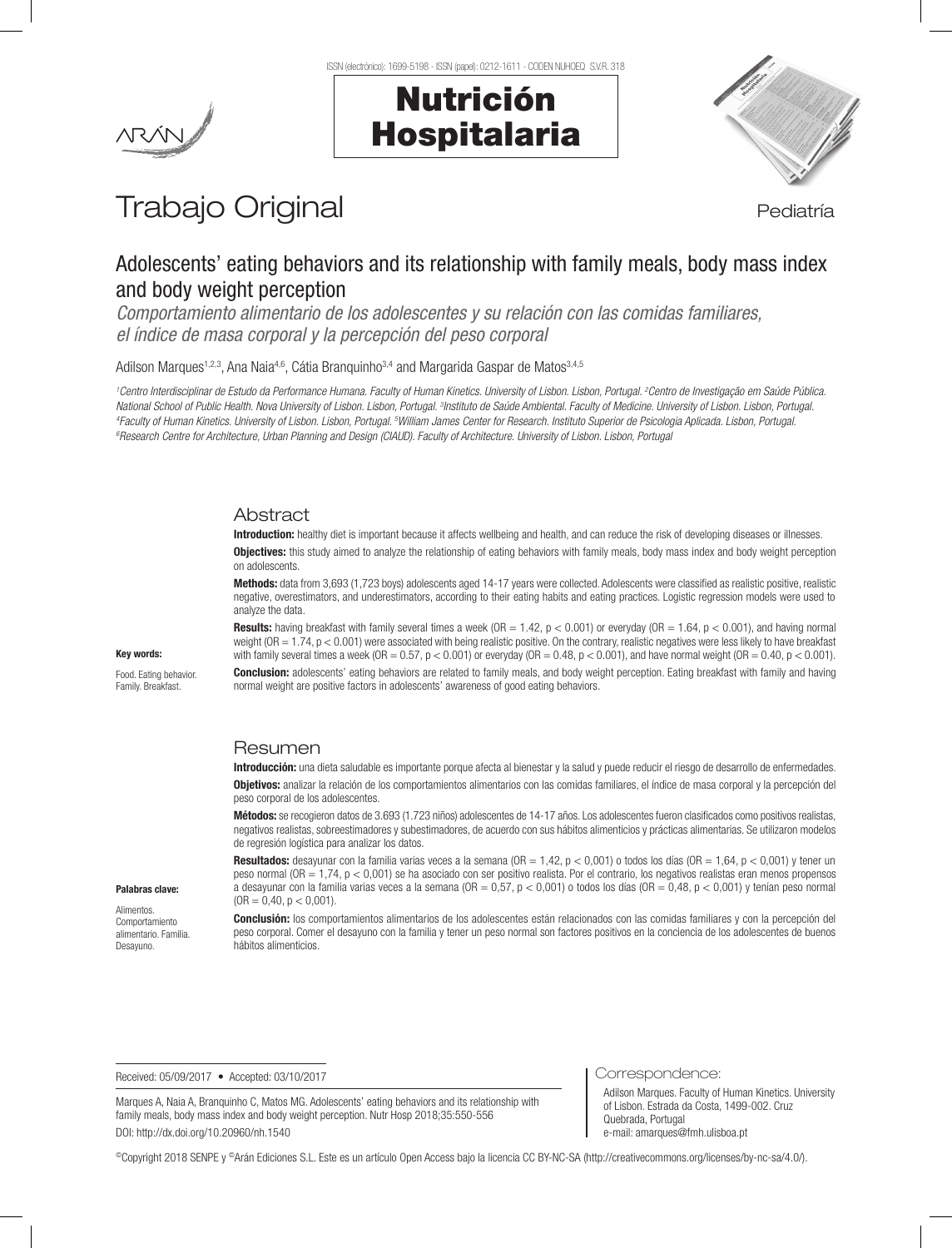# INTRODUCTION

During adolescence, a healthy diet is important because it affects wellbeing and health, and can reduce the risk of developing diseases or illnesses in adulthood; components such as these influence health related quality of life (1). Conversely, a poor diet quality or eating disturbances can contribute to an increased risk of obesity (2) and, consequently, can lead to risk factors such as heart disease and type 2 diabetes (3). An adolescent's eating behavior is the result of a myriad of influences (4). Multiple factors contribute to eating behaviors; these include family meals and dieting habits, weight status, and societal norms for thinness, which is related to body weight perceptions.

Adolescents are more likely to skip breakfast (5) and less likely to participate in family dinners (6,7), which may explain why adolescents are failing to meet dietary recommendations (8). The frequency of family meals has been associated with adolescents' health, including good nutritional intake (9) and promoting better outlook towards food and diet quality (10,11). On the other hand, the absence of family meals is related to a decreased diet quality, and unhealthy eating patterns (12).

Considering the existence of an eating transition from childhood to adolescence, which is characterized by changes in eating frequency, size portions, increased consumption of sugar sweetened beverages, calorie-dense, nutrient poor snacks and food away from home, it is expected that these eating behaviors have a relationship with weight status. A positive connection has been observed between eating and body mass index (BMI), as BMI predicted more restrained eating (13). Moreover, less frequent eating predicts gain in adiposity (14) and larger portion sizes of high-energy-dense foods are positively associated with BMI (15).

The body weight perception is a multidimensional concept that involves the self-perception of body size, feelings, beliefs and behaviors toward physical appearance (16). Because of the mass media influence and social and cultural norms, adolescents are constantly concerned about their body weight (17). The growing concern with body image has led many adolescents to change their eating habits, which can potentially be a serious threat on psychosocial development (18,19), nutritional status (17) and to the development of eating disturbances (20).

Therefore, this study aimed to analyze the connection between eating behaviors and family meals, body mass index and body weight perception on adolescents. Understanding the factors related to adolescents' eating behaviors is a valuable asset in matters of research, clinical practice and health promotion.

#### METHODS

#### PARTICIPANTS AND PROCEDURES

This is a cross-sectional study based on data from the Health Behavior in School-Aged Children (HBSC) Portuguese survey conducted in 2014 (21). HBSC is a World Health Organization collaborative study that is conducted every four years in nationally

representative, school-based samples (22). Over 40 countries participate in the study. HBSC examines a number of health behaviors and lifestyles and their context in young people.

The Portuguese HBSC 2014 survey included a representative sample of 6,026 adolescents (2,872 boys) from 125 public schools, with weighted distributions reflecting the distribution of Portuguese students in grades 6, 8, and 10. For the present study, only students from grades 8 and 10 were selected, because they had better awareness of eating behaviors and body weight; therefore, students from grade 6 were excluded ( $n = 2,157$ ). In addition, 71 adolescents did not report weight and/or height, 87 did not report their body weight perception, 19 did not report their eating habits, and were removed from the sample. The result was a final sample size of 3,693 adolescents (1,723 boys), aged 14-17 years (mean =  $12.6 \pm 1.1$ ).

The survey consists of a self-administered questionnaire that is completed in public schools. The schools were randomly selected from a national list, which had been stratified by administrative regions. A detailed description of the methods and instrument can be found elsewhere (23,24). The administration of the surveys was conducted according to standard guidelines from the HBSC survey protocol (23,24) and was carried out by trained teachers during class time. All school administrators, legal guardians, and students gave their written consent. Adolescents' participation in the study was voluntary, anonymous, and there were no incentives for participation. Research was conducted in accordance with both the Ethical Committee of the Oporto Medical School and the National Data Protection System.

# MEASURES

Adolescents' socio-demographic characteristics included sex, school grade, age, and parents' education (a proxy for socioeconomic status). Adolescents' eating habits were assessed by asking "describe your eating habits, do you eat well?". Response options were "never or almost never", "sometimes" and "always or almost always". The first two response options were combined as "sometimes or rarely" and the third option was named "almost always". For the second section, adolescents were asked to report their eating practices, measuring unhealthy food consumption by stating if they overate, ate very little, ate only what was available, and if it was difficult to stop eating. The response options were similar to the previous questions. A general eating practice score was created based on six possible eating habit responses. It was considered that adolescents who answered at least once "sometimes or rarely" did not have good eating practices and that the others did. Combining the adolescents' eating habits and their general eating practice score generated a new variable that was computed. This lead to the creation of four eating behavior profiles: a) realistic negative were those who did not have good eating practice and reported not having good eating habits; b) underestimators were those who had good eating practice, but reported not having good eating habits; c) overestimators were those who did not have good eating practice, but reported having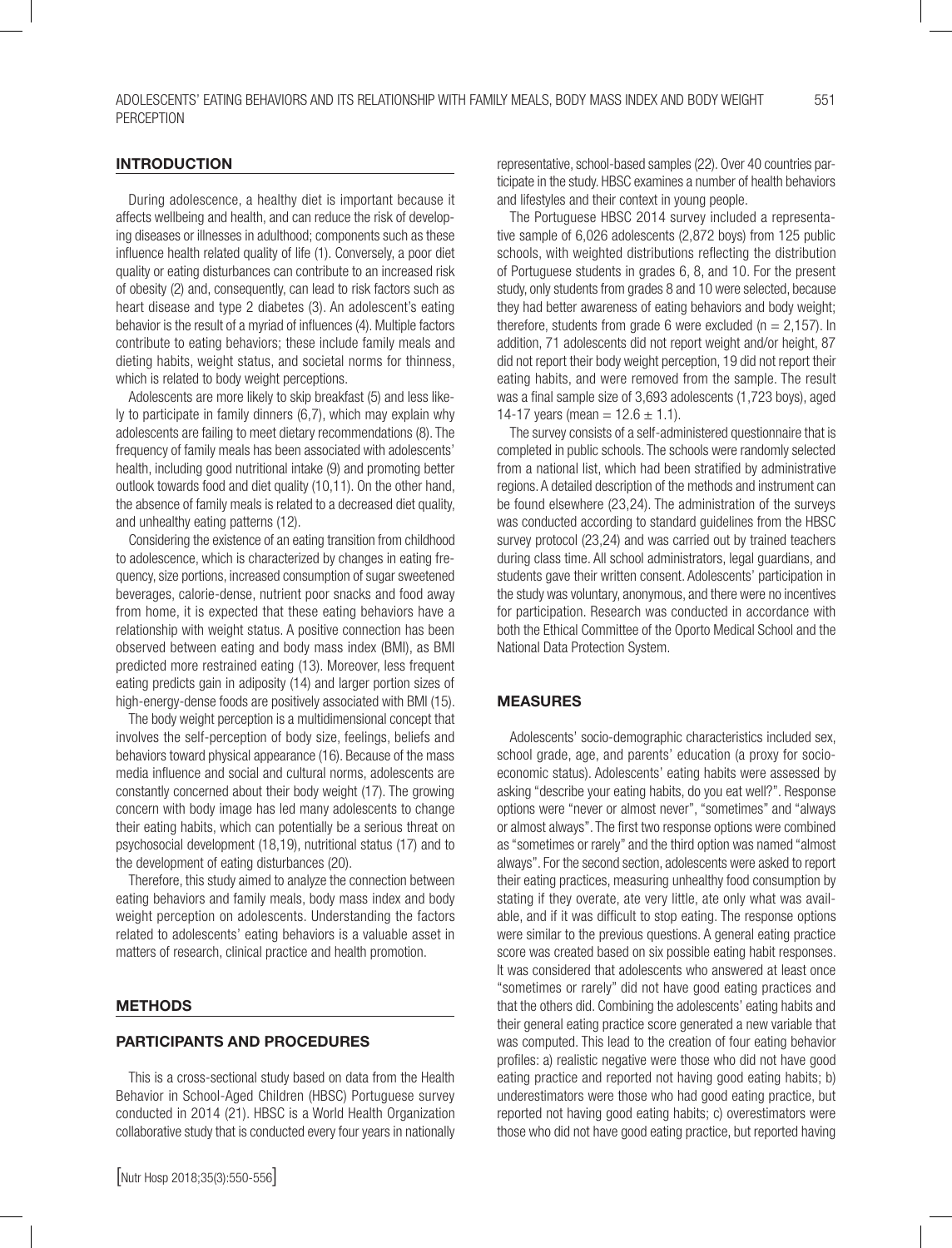good eating habits; and d) realistic positive were those with good eating practice and reported having good eating habits.

The actual weight (to the nearest 0.5 kg) and height (to the nearest 0.5 cm) were also self-reported. Body mass index (BMI) was then calculated based on mass (kilograms) divided by height (m2 ). Adolescents were placed into normal weight, overweight, and obese categories according to age- and sex-specific cut-off points proposed by the World Health Organization (25). The group of adolescents categorized as underweight was small, and that is the reason why this category was removed from the analysis and these adolescents were added into the normal weight category.

Body size perception was assessed by asking adolescents, "do you think your body is…?", with the response options "too thin", "a bit too thin", "about the right size", "a bit too fat", and "too fat", which were combined to be perceived as underweight ("too thin" and "a bit too thin"), normal weight and overweight ("a bit too fat", and "too fat"), respectively.

# DATA ANALYSIS

Descriptive statistics are presented as means and standard deviation or percentages. Bivariate analysis between eating habits and eating practices were tested by Chi-squared or Fisher's exact test. The relationship between family meals, BMI categories and body weight perception with adolescents' profiles according to their eating habits and eating practices were tested by Chi-squared. Then, multiple binary logistic regressions were used to assess the extent to which factors were associated with each of the four adolescents' eating behaviors profile. Analyses were adjusted based on sex, age, and parents' education. Data analysis was performed using SPSS version 22, and the level of significance was set at 0.05.

#### RESULTS

Adolescents' characteristics are presented in table I. Most adolescents had a normal weight (78%), but it is important to note that 22% were overweight or obese. However, only 49.9% classified themselves as normal weight. The majority of adolescents reported good eating habits as "almost always" (71.5%). Almost one quarter (24.4%) of adolescents misperceived their weight status (data not shown).

The relationship between eating habits and eating practices is represented in table II. Picking the response "almost always" concerning good eating habits was related to eating unhealthy food ( $\chi^2[1] = 5.252$ , p = 0.022) and eating very little ( $\chi^2[1] =$ 47.347, p < 0.001) less often.

The cross-tabulation between eating habits and eating practices was shown in table III. Those who "almost always" had good eating habits and good eating practices were classified as realistic positive (51.6%). In opposition, those who had good eating habits "sometimes or rarely" and did not have good eating practices were classified as realistic negative (9.6%). These two groups of adolescents were aware of their eating behaviors. On the other

| Table I. Sample characteristics |                       |  |  |
|---------------------------------|-----------------------|--|--|
|                                 | Total ( $n = 3,693$ ) |  |  |
| Sex                             |                       |  |  |
| <b>Boys</b>                     | 46.6                  |  |  |
| Girls                           | 53.4                  |  |  |
| School grade (%)                |                       |  |  |
| 8 grade                         | 61.2                  |  |  |
| 10 grade                        | 38.8                  |  |  |
| Age ( $M \pm SD$ )              | $14.7 \pm 1.1$        |  |  |
| Father's education (%)          |                       |  |  |
| l ow                            | 55.9                  |  |  |
| Middle                          | 26.7                  |  |  |
| High                            | 17.4                  |  |  |
| Mother's education (%)          |                       |  |  |
| l ow                            | 48.3                  |  |  |
| Middle                          | 29.4                  |  |  |
| High                            | 22.3                  |  |  |
| ZBMI ( $M \pm SD$ )             | $0.00 \pm 0.98$       |  |  |
| BMI category (%)                |                       |  |  |
| Normal weight                   | 78.0                  |  |  |
| Overweight                      | 18.0                  |  |  |
| Obese                           | 4.0                   |  |  |
| Body weight perception (%)      |                       |  |  |
| Underweight                     | 14.7                  |  |  |
| Normal weight                   | 49.9                  |  |  |
| Overweight                      | 35.4                  |  |  |
| I have good eating habits       |                       |  |  |
| Sometimes or rarely             | 28.5                  |  |  |
| Almost always                   | 71.5                  |  |  |

*BMI: body mass index. ZBMI: standarized BMI-score.*

hand, 19.9% of the adolescents reported having good eating habits "almost always" but did not have good eating practices, and as such, they were classified as *overestimators.* Finally, there were 18.9% of adolescents classified as *underestimators*, who had good eating practices but stated that they had good eating habits only "sometimes or rarely".

The adolescents' eating behaviors profiles were related to family meals, BMI category and body weight perception. The results can be seen in table IV. Realistic positives and overestimators accounted for the higher proportion that had breakfast  $(\chi^2[6])$  $= 133.711$ , p < 0.001) and dinner with their families ( $\chi^2[6] =$ 53.230,  $p < 0.001$ ). The percentage of normal weight ( $\chi^2[3] =$ 18.603,  $p < 0.001$ ) and perception of being normal weight  $\chi^2[6]$  $= 152.624$ ,  $p < 0.001$ ) were significantly higher among realistic positives and overestimators.

Results of the binary logistic regression analysis for the associations between adolescents' eating behaviors profile with family meals, BMI and body weight perception are shown in table V. Having breakfast with family several times a week ( $OR = 1.42$ , 95% CI: 1.20-1.68, p < 0.001) or every day (OR = 1.64, 95%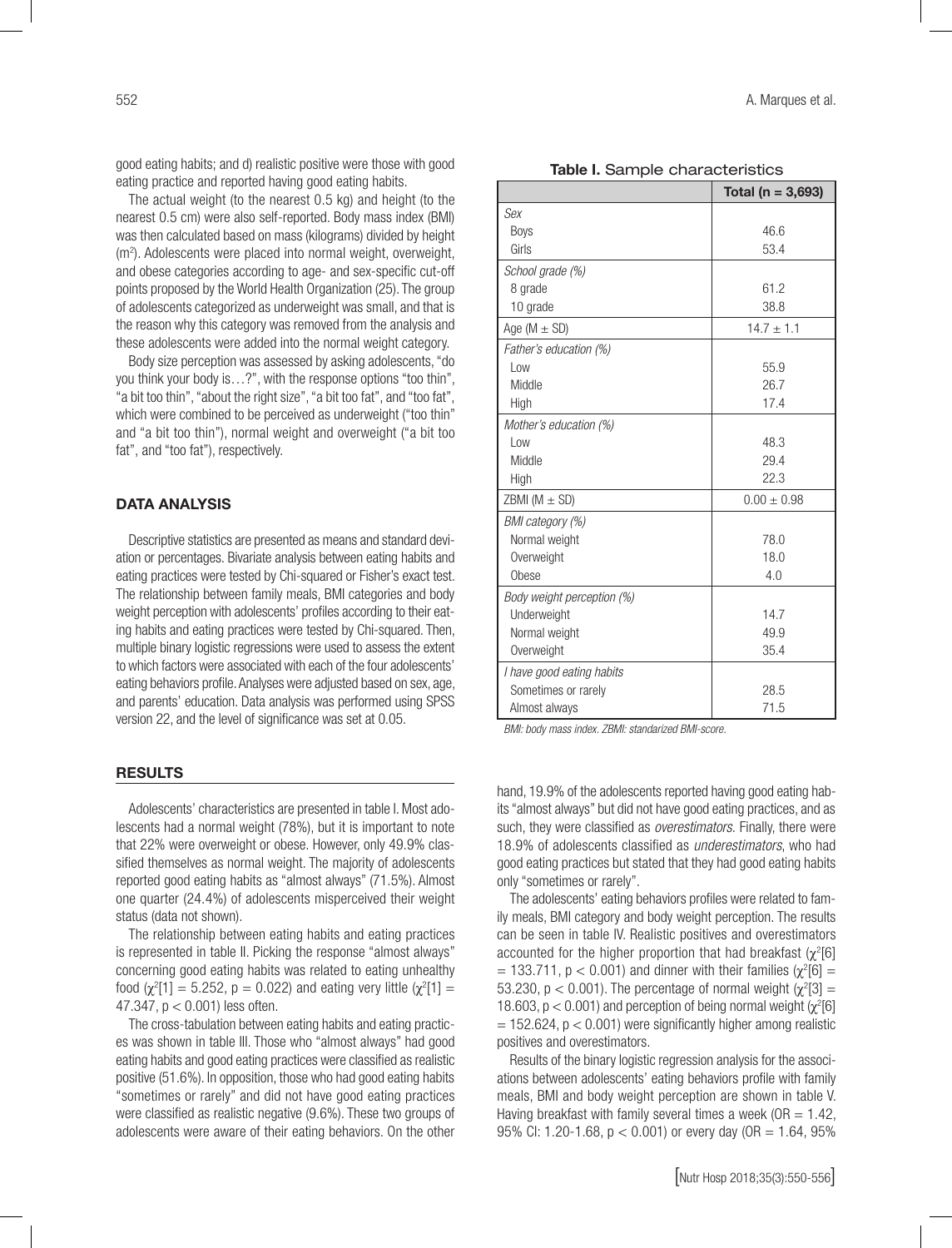|                              | I have good eating habits     |                         |         |
|------------------------------|-------------------------------|-------------------------|---------|
| <b>Eating practices</b>      | <b>Sometimes</b><br>or rarely | <b>Almost</b><br>always | р       |
| I eat unhealthy food         |                               |                         | 0.022   |
| Sometimes or rarely          | 91.8                          | 93.9                    |         |
| Almost always                | 8.2                           | 6.1                     |         |
| I overeat                    |                               |                         | 0.470   |
| Sometimes or rarely          | 88.4                          | 89.2                    |         |
| Almost always                | 11.6                          | 10.8                    |         |
| I eat very little            |                               |                         | < 0.001 |
| Sometimes or rarely          | 92.7                          | 97.6                    |         |
| Almost always                | 7.3                           | 2.4                     |         |
| I eat what is available      |                               |                         | 0.161   |
| Sometimes or rarely          | 90.7                          | 89.1                    |         |
| Almost always                | 9.3                           | 10.9                    |         |
| I eat when food is available |                               |                         | 0.153   |
| Sometimes or rarely          | 91.6                          | 93.0                    |         |
| Almost always                | 8.4                           | 7.0                     |         |
| It is hard to stop eating    |                               |                         | 0.367   |
| Sometimes or rarely          | 94.6                          | 93.9                    |         |
| Almost always                | 5,4                           | 6.1                     |         |

#### Table II. Relationship between self-report eating habits and eating practices

*Tested by Chi-squared or Fisher's exact test.*

CI: 1.37-1.97,  $p < 0.001$ ), and having a normal weight (OR = 1.74, 95% CI: 1.41-2.14, p < 0.001) were positively associated with being classified as realistic positive. On the contrary, realistic negatives were less likely to have breakfast with family several times a week (OR =  $0.57$ , 95% CI: 0.43-0.75, p < 0.001) or every day (OR =  $0.48$ , 95% CI: 0.34-0.67,  $p < 0.001$ ), and have normal weight (OR =  $0.40$ , 95% CI: 0.29-0.56, p < 0.001).

# **DISCUSSION**

The purpose of this study was to analyze the relationship between perception of quality of eating behaviors, and family meals, body mass index and body weight perception on adolescents. There are several aspects of this study to highlight. First, having breakfast with family more often and being of normal weight were positively related with being classified as realistic positive (having good eating practices and being aware of them). On the other hand, having breakfast with family often and being of normal weight were negatively associated with being realistic negative (not having good eating practices and being aware of it). Second, adolescents classified as having good eating habits also reported eating unhealthy food and eating very little less often. Third, most adolescents were aware of their eating behaviors, but 38.8% misjudged their diet either positively or negatively.

The findings of this study confirm that family meals, essentially breakfast, are associated with adolescents' better eating behaviors, as previously observed in other studies (9,10). Findings are also consistent with research regarding the inverse relationship between family meal frequency and unhealthy eating patterns (12,26). This relationship might be due to the fact that family, mainly parents, influence their children's eating behavior by actively making food choices for the family (such as higher intake of fruit, whole grains, and fiber), serving as models for dietary choices and patterns, and using feeding practices to reinforce the development of healthy eating patterns and behaviors that they believe to be appropriate (9,27). Other than the benefits related with adolescents' dietary intake, breakfast consumption with family is also essential in obesity prevention, because those who have it are less likely to be overweight/obese (9,28,29). Therefore, breakfast consumption with family should be encouraged as a mean to promote adolescents' better eating behaviors, and prevent obesity. This is particularly important nowadays because adolescents are more likely to skip breakfast (5).

Dinner with family was not associated with adolescents' eating behaviors, as observed previously (9,30). However, these results were different from others in which eating dinner with the family was associated with healthy dietary intake patterns (6,31). More studies on how family dinner impact adolescents' eating behaviors should be done to better understand the discrepancy of these studies. Nonetheless, family dinners seem to be more than just a meal time: they promote better family connections and are a protective factor that may help reduce high-risk behaviors among youth (i.e., substance use, sexual activity, depression/suicide,

| Table III. Adolescents eating behaviors profile |  |  |
|-------------------------------------------------|--|--|
|                                                 |  |  |

|                           | General eating practice*               | <b>Total</b>                                |                      |  |
|---------------------------|----------------------------------------|---------------------------------------------|----------------------|--|
| I have good eating habits | Not so good<br>Good                    |                                             |                      |  |
| Sometimes or rarely       | Realistic negative<br>$n = 369(9.6\%)$ | <b>Underestimators</b><br>$n = 695(18.9\%)$ | $n = 1,064(28.5%)$   |  |
| Almost always             | Overestimators<br>$n = 733(19.9\%)$    | Realistic positive<br>$n = 1,901(51.6%)$    | $n = 2,634(71.5%)$   |  |
| Total                     | $n = 1,102(29.5\%)$                    | $n = 2,596(70.5\%)$                         | $n = 3,698(100.0\%)$ |  |

*\*General eating practice was calculated based on six items of self-report eating practices. Those who reported "sometimes or rarely" in all self-report eating practices were considered to have good eating practices.*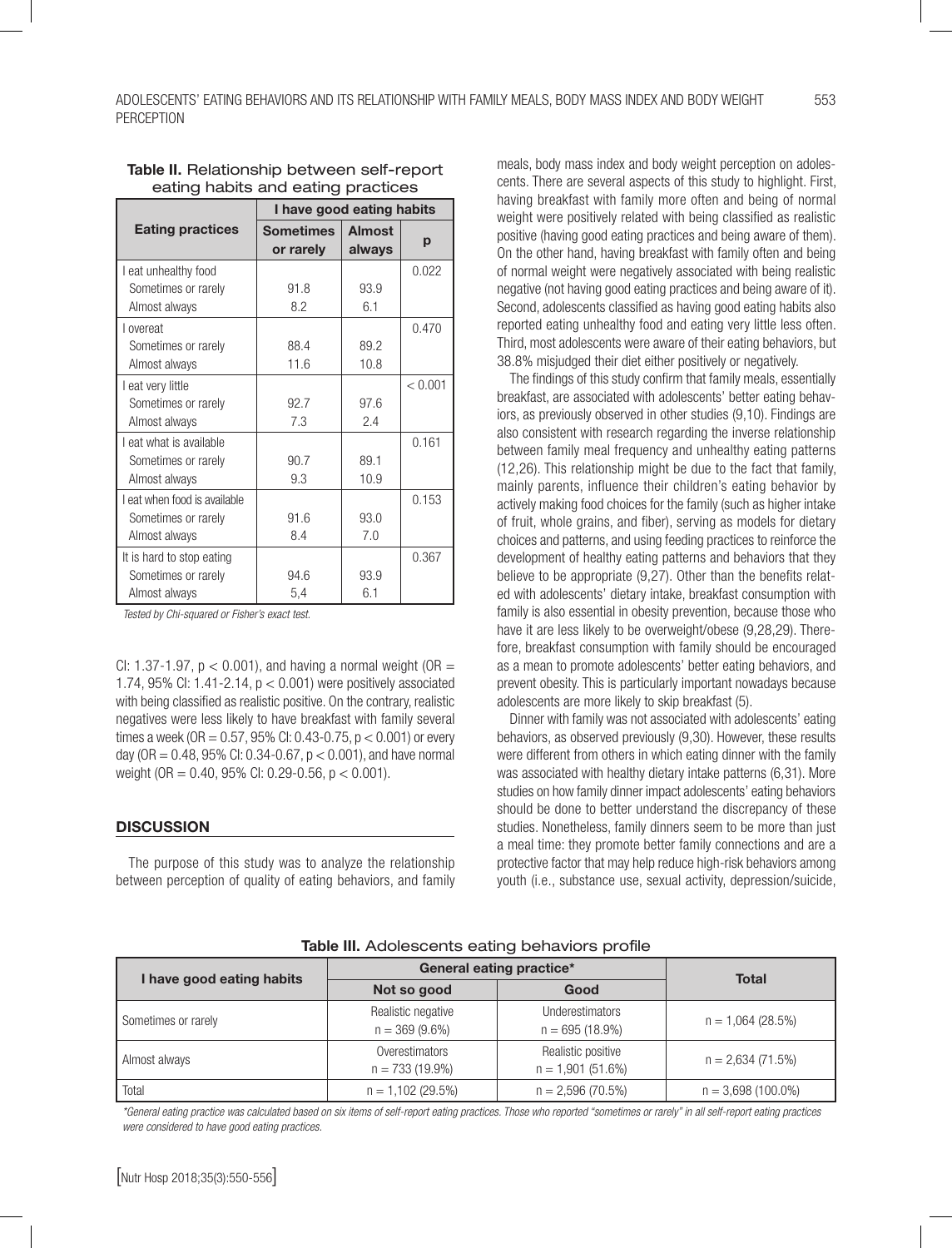| <u>souy mass mass and souy weight persophon</u> |                           |                        |                       |                           |         |
|-------------------------------------------------|---------------------------|------------------------|-----------------------|---------------------------|---------|
|                                                 | Adolescents profiles (%)  |                        |                       |                           |         |
|                                                 | <b>Realistic negative</b> | <b>Underestimators</b> | <b>Overestimators</b> | <b>Realistic positive</b> | p       |
| Breakfast with family                           |                           |                        |                       |                           |         |
| Never or rarely                                 | 55.9                      | 45.3                   | 35.3                  | 31.4                      | < 0.001 |
| Several times a week                            | 27.2                      | 35.1                   | 30.6                  | 34.1                      |         |
| Every day                                       | 16.9                      | 19.6                   | 34.1                  | 34.6                      |         |
| Dinner with family                              |                           |                        |                       |                           |         |
| Never or rarely                                 | 6.2                       | 3.9                    | 3.7                   | 2.7                       | < 0.001 |
| Several times a week                            | 24.4                      | 18.0                   | 16.1                  | 12.5                      |         |
| Every day                                       | 69.4                      | 78.1                   | 80.1                  | 84.7                      |         |
| <b>BMI</b> category                             |                           |                        |                       |                           |         |
| Normal weight                                   | 74.7                      | 73.5                   | 77.4                  | 80.7                      | < 0.001 |
| Overweight/obese                                | 25.3                      | 26.5                   | 22.6                  | 19.3                      |         |
| Body weight perception                          |                           |                        |                       |                           |         |
| Underweight                                     | 21.6                      | 15.4                   | 16.8                  | 12.3                      |         |
| Normal weight                                   | 32.0                      | 36.1                   | 54.6                  | 56.2                      | < 0.001 |
| Overweight                                      | 46.3                      | 48.5                   | 28.6                  | 31.5                      |         |

# Table IV. Relationship between adolescents eating behaviors profile with family meals, body mass index and body weight perception

*BMI: body mass index. Tested by Chi-squared.*

| Table V. Binary logistic regression model of meals with family, body mass index, body |
|---------------------------------------------------------------------------------------|
| weight perception and adolescents' eating behavior                                    |

|                        | Adolescents' eating behavior profile OR (95% CI) |                                |                       |                                 |
|------------------------|--------------------------------------------------|--------------------------------|-----------------------|---------------------------------|
|                        | <b>Realistic negative</b>                        | <b>Underestimators</b>         | <b>Overestimators</b> | <b>Realistic positive</b>       |
| Breakfast with family  |                                                  |                                |                       |                                 |
| Never or rarely        | $1.00$ (ref.)                                    | $1.00$ (ref.)                  | $1.00$ (ref.)         | $1.00$ (ref.)                   |
| Several times a week   | $0.57(0.43 - 0.75)^{\ddagger}$                   | $0.90(0.73 - 1.11)$            | $0.93(0.75 - 1.15)$   | 1.42 (1.20-1.68) <sup>‡</sup>   |
| Every day              | $0.48(0.34 - 0.67)^{\ddagger}$                   | $0.52(0.40 - 0.67)^{\ddagger}$ | 1.16 (0.93-1.46)      | $1.64$ (1.37-1.97) <sup>‡</sup> |
| Dinner with family     |                                                  |                                |                       |                                 |
| Never or rarely        | $1.00$ (ref.)                                    | $1.00$ (ref.)                  | $1.00$ (ref.)         | $1.00$ (ref.)                   |
| Several times a week   | $1.27(0.72 - 2.24)$                              | 1.34 (0.80-2.26)               | $0.91(0.54 - 1.53)$   | $0.81(0.53 - 1.24)$             |
| Every day              | $0.69(0.41 - 1.18)$                              | 1.14 (0.70-1.86)               | $0.88(0.55 - 1.43)$   | $1.20(0.81 - 1.78)$             |
| <b>BMI</b> category    |                                                  |                                |                       |                                 |
| Normal weight          | $1.00$ (ref.)                                    | $1.00$ (ref.)                  | $1.00$ (ref.)         | $1.00$ (ref.)                   |
| Overweight/obese       | $1.04(0.76 - 1.42)$                              | 1.07 (0.84-1.35)               | $1.18(0.93 - 1.50)$   | $0.85(0.70-1.03)$               |
| Body weight perception |                                                  |                                |                       |                                 |
| Underweight            | $1.00$ (ref.)                                    | $1.00$ (ref.)                  | $1.00$ (ref.)         | $1.00$ (ref.)                   |
| Normal weight          | $0.40(0.29 - 0.56)^{\ddagger}$                   | $0.65(0.49 - 0.85)^{\dagger}$  | $1.01(0.78-1.30)$     | $1.74(1.41 - 2.14)^{\ddagger}$  |
| Overweight             | $0.74(0.52 - 1.05)$                              | $1.18(0.88 - 1.57)$            | $0.77(0.57 - 1.04)$   | $1.17(0.92 - 1.48)$             |

*OR: odds ratio; CI: confidence interval; BMI: body mass index. Analysis were adjusted for sex, age, and father and mother education. \*p < 0.05, †p < 0.01, ‡ p < 0.001.*

antisocial behaviors, violence, school problems, and excessive weight loss), especially if the family maintains good communication (32,33).

Although it was expected that eating behaviors would have a relationship with weight status (13-15), it was only verified in bivariate analysis. The proportion of normal weight among those who had healthy eating behaviors (realistic positive) was significantly higher than among those with unhealthy eating behaviors (realistic negative). In binary logistic regressions the analysis did not show any link between the two variables. Once body weight perception was related to adolescents' eating behavior in bivariate analysis and in binary logistic regressions analysis, even when adjusted for potential confounders (sex, age, and father and mother education), it appears that perceptions are very important to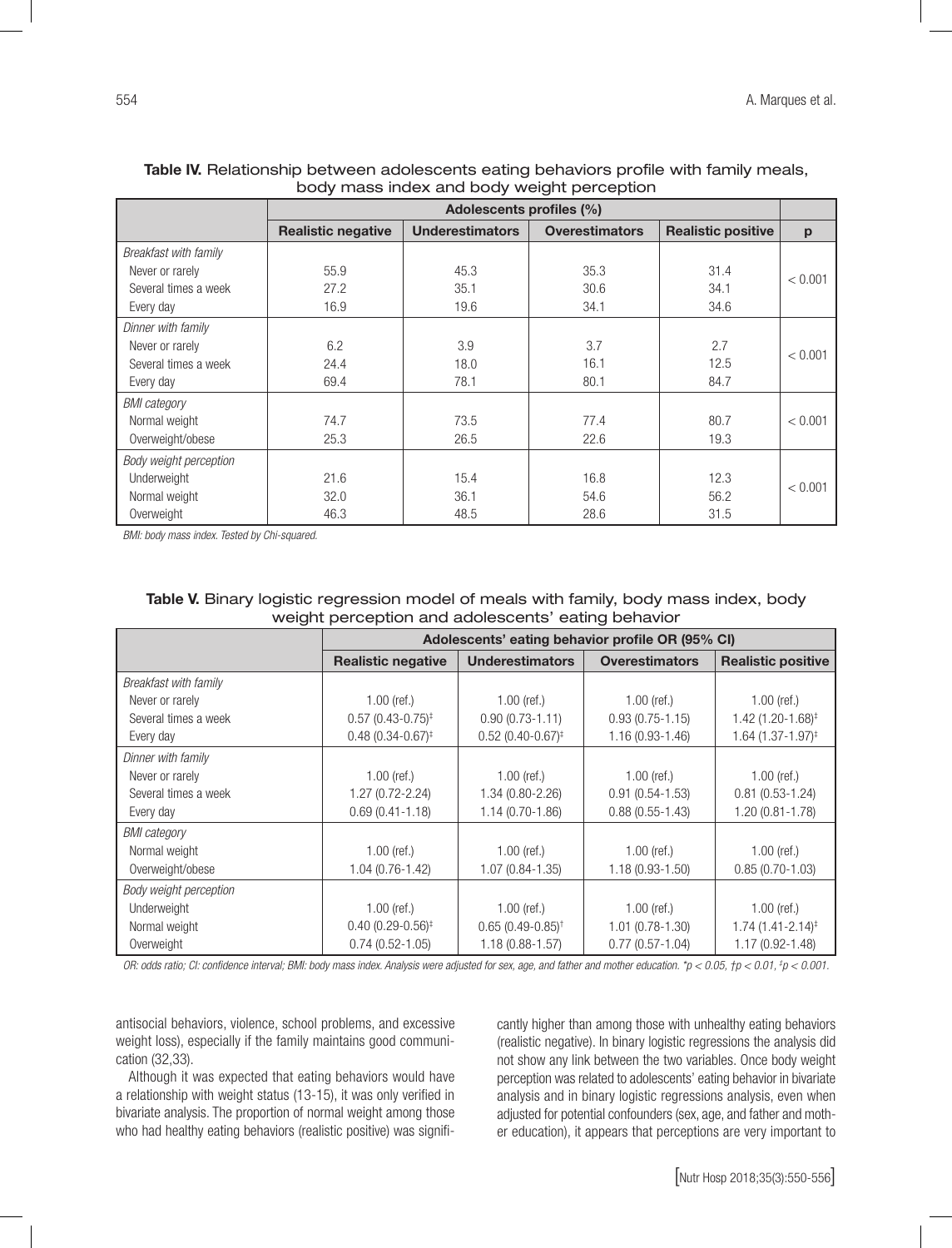predict behavior. Studies indicated that body weight perception influences eating behaviors, such as food restriction, and the use of pharmaceutical drugs that promote weight loss (20,34). This indicated that adolescents are very concerned about body image (17) and that they establish a link between body weight perception and eating behaviors (19,20,34). Thus, this explained why adolescents that had a better eating behavior were more likely to perceive themselves as having a normal weight and, on the contrary, those who had worse eating behaviors or even those who perceive having good eating habits only sometimes or rarely (underestimators) were less likely of being normal weight. These findings made it possible to conclude that awareness and perception of not having good eating behavior is related to body weight perception (35).

Although it was not directly related with this study's aims, it is noteworthy that 38.8% of the teenagers were not aware of their eating behaviors. This leads to the topic of food literacy. This is a relatively new concept that is described as the capacity of an individual to understand basic information about nutrition and food as well as the competence to use that information in order to make appropriate health decisions (36). Food literacy seems to influence adolescents' eating behaviors, as adolescents with greater food knowledge are shown to have healthier practices (37-39). As a result, it is essential that public health promotion and interventions should focus on health and food literacy during adolescence.

Some limitations and strengths should be noted. First, the cross-sectional design of the study precludes any inference about causality. Second, self-report eating habits and practices might introduce recall bias. However, self-report is appropriate for population-based studies or those with epidemiological characteristics, since they are easy to use and inexpensive. Third, height and weight were self-reported and are subject to bias. Nevertheless, self-reporting weight and height is considered as a valid tool for BMI estimates in epidemiological studies (40). Furthermore, the eating information did not contain nutrition information. The strengths of the study include the representative sample of adolescents, which allows generalization of the Portuguese adolescent population, and the fact that the study follows a rigorous methodological procedure in line with the demands of a large scale cross-European recognized study.

Adolescents' eating behaviors are related to family meals, and body weight perception. Having breakfast with family more often and being normal weight were positively related to adolescents' awareness of good eating behaviors. An understanding of the factors that influence eating behaviors during adolescence is needed to improve the dietary patterns and health status of this age group, mainly due to the higher prevalence of overweight and obesity among adolescents (41,42).

#### REFERENCES

1. Costarelli V, Koretsi E, Georgitsogianni E. Health-related quality of life of Greek adolescents: the role of the Mediterranean diet. Qual Life Res 2013;22:951- 6. DOI: 10.1007/s11136-012-0219-2.

- 2. Kosti RI, Panagiotakos DB, Mariolis A, Zampelas A, Athanasopoulos P, Tountas Y. The diet-lifestyle index evaluating the quality of eating and lifestyle behaviours in relation to the prevalence of overweight/obesity in adolescents. Int J Food Sci Nutr 2009;60(Suppl 3):34-47. DOI: 10.1080/09637480802534525.
- 3. Freedman DS, Mei Z, Srinivasan SR, Berenson GS, Dietz WH. Cardiovascular risk factors and excess adiposity among overweight children and adolescents: the Bogalusa Heart Study. J Pediatr 2007;150:12-7e2. DOI: 10.1016/j. jpeds.2006.08.042.
- 4. Story M, Neumark-Sztainer D, French S. Individual and environmental influences on adolescent eating behaviors. J Am Diet Assoc 2002;102:S40-1.
- 5. AlBashtawy M. Exploring the reasons why school students eat or skip breakfast. Nurs Child Young People 2015;27:16-22. DOI: 10.7748/ncyp.27.6.16. e622.
- 6. Gillman MW, Rifas-Shiman SL, Frazier AL, Rockett HR, Camargo CA Jr, Field AE, et al. Family dinner and diet quality among older children and adolescents. Arch Fam Med 2000;9:235-40.
- 7. Walton K, Kleinman KP, Rifas-Shiman SL, Horton NJ, Gillman MW, Field AE, et al. Secular trends in family dinner frequency among adolescents. BMC Research Notes 2016;9:35.
- 8. Jackson LW. The most important meal of the day: why children skip breakfast and what can be done about it. Pediatr Ann 2013;42:184-7.
- 9. Larson N, MacLehose R, Fulkerson JA, Berge JM, Story M, Neumark-Sztainer D. Eating breakfast and dinner together as a family: associations with sociodemographic characteristics and implications for diet quality and weight status. J Acad Nutr Diet 2013;113:1601-9. DOI: 10.1016/j.jand.2013.08.011.
- 10. Nansel TR, Haynie DL, Lipsky LM, Wang J, Mehta SN, Laffel LM. Relationships among parent and youth healthful eating attitudes and youth dietary intake in a cross-sectional study of youth with type 1 diabetes. Int J Behav Nutr Phys Act 2013;10:125. DOI: 10.1186/1479-5868-10-125.
- 11. Matos MG, Palmeira AL, Gaspar T, De Wit JB, Luszczynska A. Social support influences on eating awareness in children and adolescents: the mediating effect of self-regulatory strategies. Glob Public Health 2016;11:437-48. DOI: 10.1080/17441692.20145.1094106.
- 12. Neumark-Sztainer D, Wall M, Story M, Fulkerson JA. Are family meal patterns associated with disordered eating behaviors among adolescents? J Adolesc Health 2004;35:350-9.
- 13. Snoek HM, Van Strien T, Janssens JM, Engels RC. Restrained eating and BMI: a longitudinal study among adolescents. Health Psychol 2008;27:753-9. DOI: 10.1037/0278-6133.27.6.753.
- 14. Ritchie LD. Less frequent eating predicts greater BMI and waist circumference in female adolescents. Am J Clin Nutr 2012;95:290-6.
- 15. Albar SA, Alwan NA, Evans CE, Cade JE. Is there an association between food portion size and BMI among British adolescents? Br J Nutr 2014;112:841- 51. DOI: 10.1017/S0007114514001548.
- 16. Lepage ML, Crowther JH. The effects of exercise on body satisfaction and affect. Body Image 2010;7:124-30. DOI: 10.1016/j.bodyim.2009.12.002.
- 17. Deschamps V, Salanave B, Chan-Chee C, Vernay M, Castetbon K. Body-weight perception and related preoccupations in a large national sample of adolescents. Pediatr Obes 2015;10:15-22. DOI: 10.1111/j.2047- 6310.2013.00211.x
- 18. Ter Bogt TF, Van Dorsselaer SA, Monshouwer K, Verdurmen JE, Engels RC, Vollebergh WA. Body mass index and body weight perception as risk factors for internalizing and externalizing problem behavior among adolescents. J Adolesc Health 2006;39:27-34. DOI: 10.1016/j.jadohealth.2005.09.007
- 19. Jáuregui-Lobera I, Ezquerra-Cabrera M, Carbonero-Carreño R, Ruiz-Prieto I. Weight misperception, self-reported physical fitness, dieting and some psychological variables as risk factors for eating disorders. Nutrients 2013;5:4486-502. DOI: 10.3390/nu5114486.
- 20. Keery H, Van den Berg P, Thompson JK. An evaluation of the Tripartite Influence Model of body dissatisfaction and eating disturbance with adolescent girls. Body Image 2004;1:237-51.
- 21. Matos MG, Simões C, Camacho I, Reis M, Equipa Aventura Social. The health of Portuguese adolescents in times of recession. HBSC 2014 national data. Lisboa: Centro de Malária e Outras Doenças Tropicais /IHMT/UNL, FMH/ Universidade de Lisboa; 2015.
- 22. Currie C, Zanotti C, Morgan A, Currie D, Looze M, Roberts C, et al. Social determinants of health and well-being among young people. Health Behaviour in School-aged Children (HBSC) study: international report from the 2009/2010 survey. Copenhagen: WHO Regional Office for Europe; 2012
- 23. Currie C, Molcho M, Boyce W, Holstein B, Torsheim T, Richter M. Researching health inequalities in adolescents: the development of the Health Behaviour in School-Aged Children (HBSC) family affluence scale. Soc Sci Med 2008;66:1429-36. DOI: 10.1016/j.socscimed.2007.11.024.